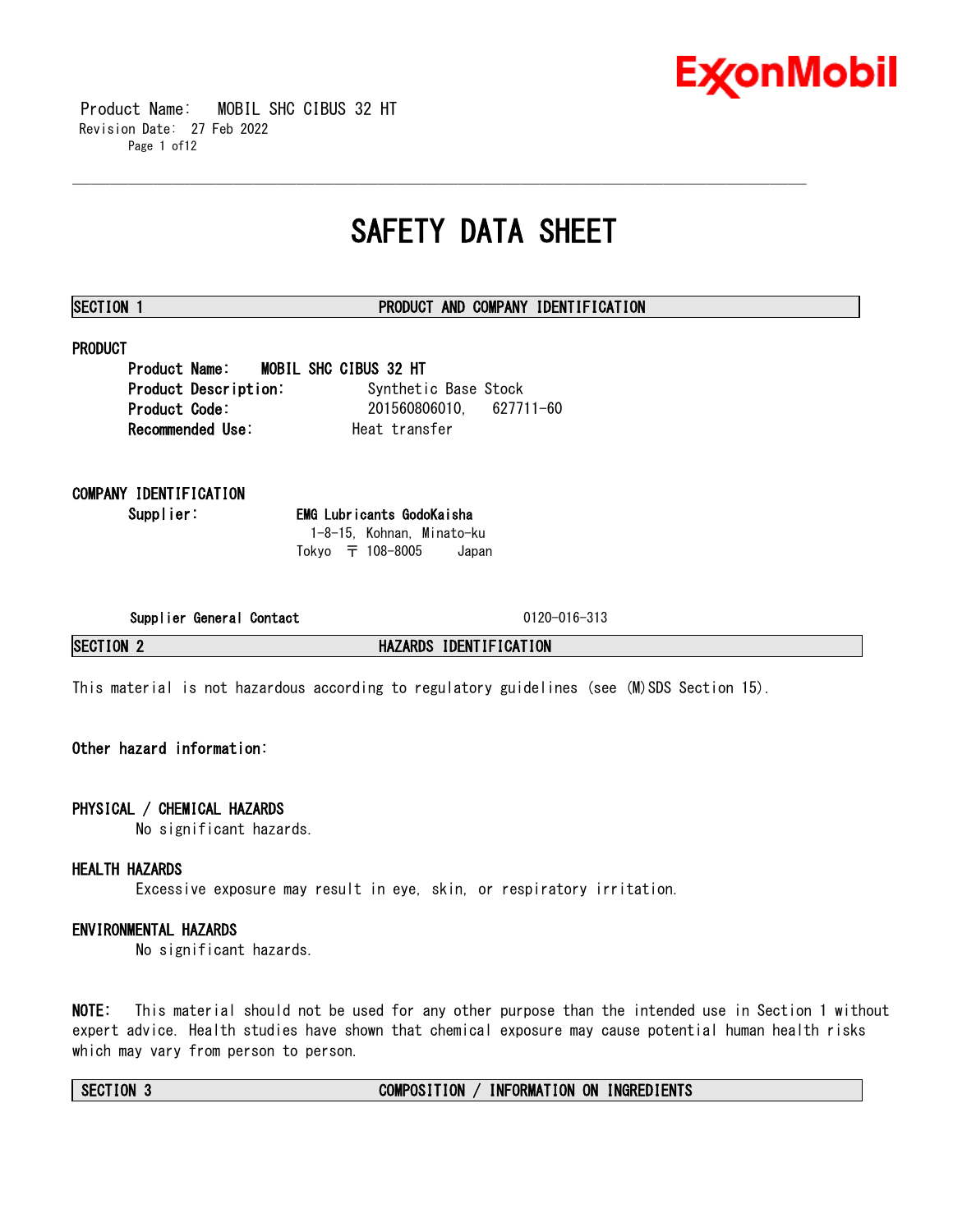

 Product Name: MOBIL SHC CIBUS 32 HT Revision Date: 27 Feb 2022 Page 2 of 12

#### **Chemical Substance or Mixture Identification**

This material is defined as a mixture.

**No Hazardous Substance(s) or Complex Substance(s) required for disclosure.** 

|  | <b>SECTION</b> | <b>FIRST AID MEASURES</b> |
|--|----------------|---------------------------|
|--|----------------|---------------------------|

\_\_\_\_\_\_\_\_\_\_\_\_\_\_\_\_\_\_\_\_\_\_\_\_\_\_\_\_\_\_\_\_\_\_\_\_\_\_\_\_\_\_\_\_\_\_\_\_\_\_\_\_\_\_\_\_\_\_\_\_\_\_\_\_\_\_\_\_\_\_\_\_\_\_\_\_\_\_\_\_\_\_\_\_\_\_\_\_\_\_\_\_\_\_\_\_\_\_\_\_\_\_\_\_\_\_\_\_\_\_\_\_\_\_\_\_\_\_

#### **INHALATION**

Remove from further exposure. For those providing assistance, avoid exposure to yourself or others. Use adequate respiratory protection. If respiratory irritation, dizziness, nausea, or unconsciousness occurs, seek immediate medical assistance. If breathing has stopped, assist ventilation with a mechanical device or use mouth-to-mouth resuscitation.

#### **SKIN CONTACT**

Wash contact areas with soap and water.

#### **EYE CONTACT**

Flush thoroughly with water. If irritation occurs, get medical assistance.

#### **INGESTION**

First aid is normally not required. Seek medical attention if discomfort occurs.

#### **NOTE TO PHYSICIAN**

None

#### **SECTION 5 FIRE FIGHTING MEASURES**

#### **EXTINGUISHING MEDIA**

**Appropriate Extinguishing Media:** Use water fog, foam, dry chemical or carbon dioxide (CO2) to extinguish flames.

**Inappropriate Extinguishing Media:** Straight Streams of Water

#### **FIRE FIGHTING**

**Fire Fighting Instructions:** Water or foam will cause explosion of hot oil. Evacuate area. Prevent runoff from fire control or dilution from entering streams, sewers, or drinking water supply. Firefighters should use standard protective equipment and in enclosed spaces, selfcontained breathing apparatus (SCBA). Use water spray to cool fire exposed surfaces and to protect personnel.

**Unusual Fire Hazards:** Water used on hot oil can cause explosions from steam generation. Oil saturated hot lagging will result in reduced auto ignition temperature.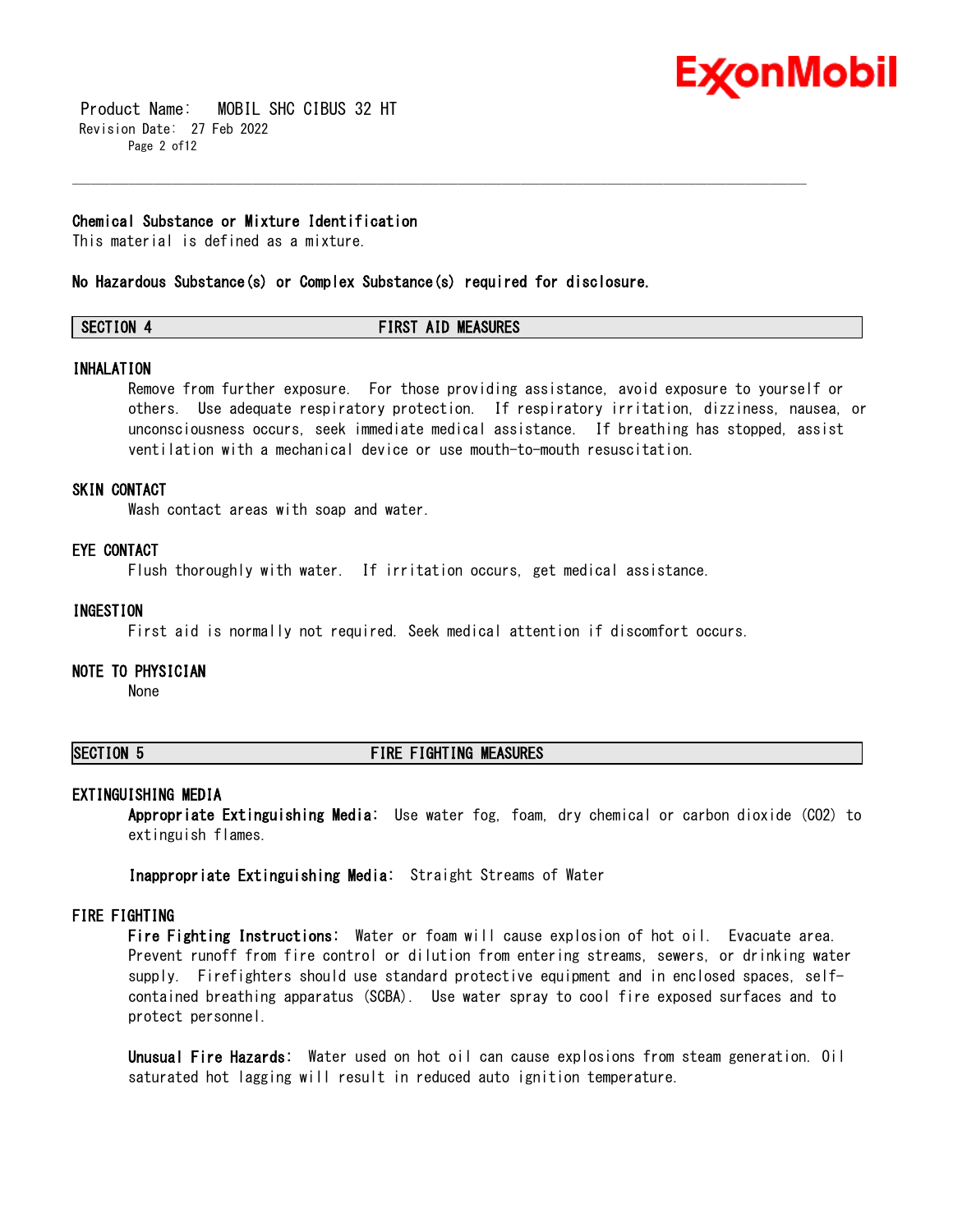

 Product Name: MOBIL SHC CIBUS 32 HT Revision Date: 27 Feb 2022 Page 3 of 12

> **Hazardous Combustion Products:** Aldehydes, Incomplete combustion products, Oxides of carbon, Smoke, Fume, Sulfur oxides

\_\_\_\_\_\_\_\_\_\_\_\_\_\_\_\_\_\_\_\_\_\_\_\_\_\_\_\_\_\_\_\_\_\_\_\_\_\_\_\_\_\_\_\_\_\_\_\_\_\_\_\_\_\_\_\_\_\_\_\_\_\_\_\_\_\_\_\_\_\_\_\_\_\_\_\_\_\_\_\_\_\_\_\_\_\_\_\_\_\_\_\_\_\_\_\_\_\_\_\_\_\_\_\_\_\_\_\_\_\_\_\_\_\_\_\_\_\_

### **FLAMMABILITY PROPERTIES**

**Flash Point [Method]:** >218°C (424°F) [ ASTM D-92] **Flammable Limits (Approximate volume % in air):** LEL: 0.9 UEL: 7.0 **Autoignition Temperature:** N/D

#### **SECTION 6 ACCIDENTAL RELEASE MEASURES**

### **NOTIFICATION PROCEDURES**

In the event of a spill or accidental release, notify relevant authorities in accordance with all applicable regulations.

#### **PERSONAL PRECAUTIONS**

Avoid contact with spilled material. See Section 5 for fire fighting information. See the Hazard Identification Section for Significant Hazards. See Section 4 for First Aid Advice. See Section 8 for advice on the minimum requirements for personal protective equipment. Additional protective measures may be necessary, depending on the specific circumstances and/or the expert judgment of the emergency responders.

#### **SPILL MANAGEMENT**

**Land Spill:** Stop leak if you can do it without risk. Recover by pumping or with suitable absorbent.

**Water Spill:** Stop leak if you can do it without risk. Confine the spill immediately with booms. Warn other shipping. Remove from the surface by skimming or with suitable absorbents. Seek the advice of a specialist before using dispersants.

Water spill and land spill recommendations are based on the most likely spill scenario for this material; however, geographic conditions, wind, temperature, (and in the case of a water spill) wave and current direction and speed may greatly influence the appropriate action to be taken. For this reason, local experts should be consulted. Note: Local regulations may prescribe or limit action to be taken.

#### **ENVIRONMENTAL PRECAUTIONS**

Large Spills: Dike far ahead of liquid spill for later recovery and disposal. Prevent entry into waterways, sewers, basements or confined areas.

#### **SECTION 7 HANDLING AND STORAGE**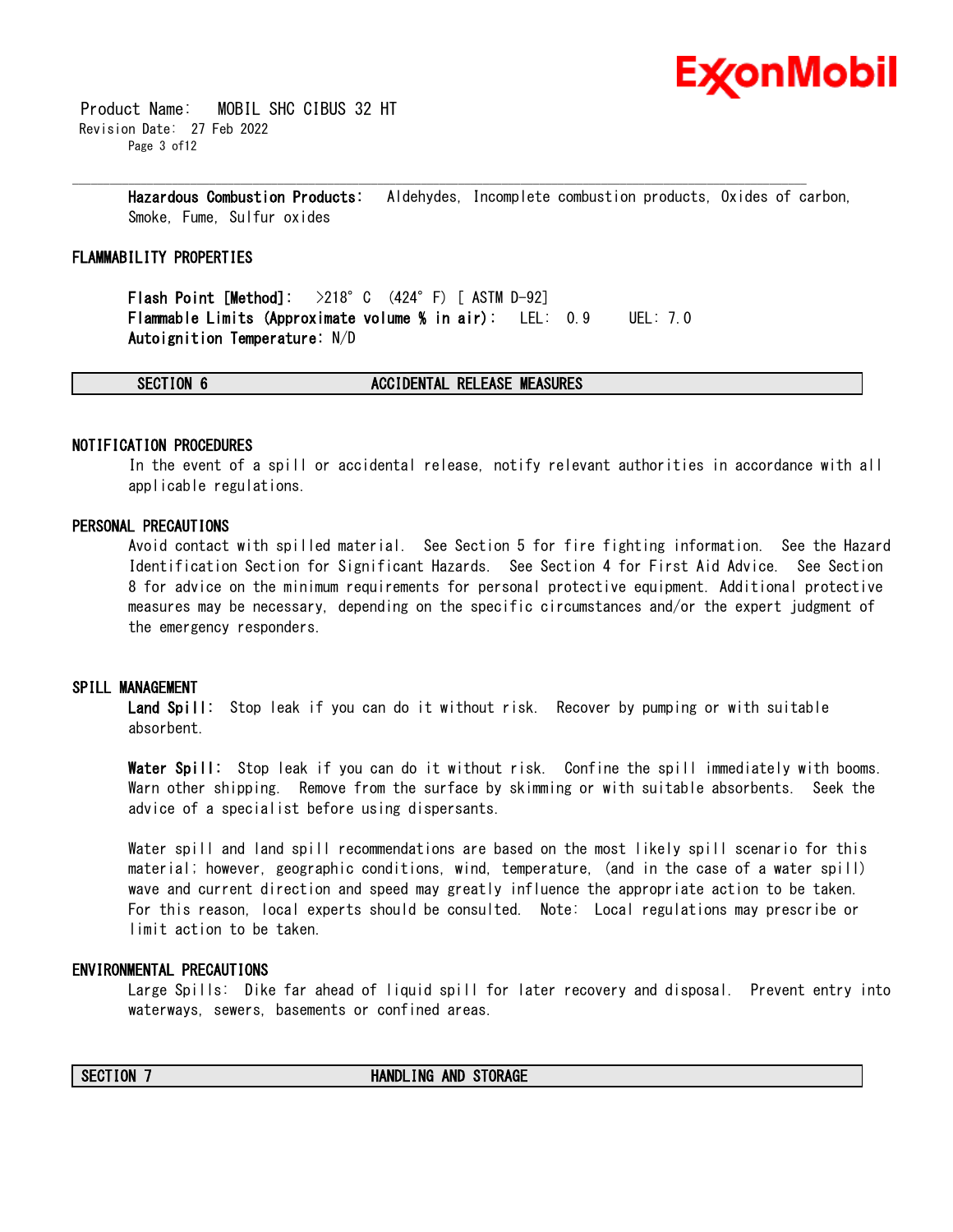

 Product Name: MOBIL SHC CIBUS 32 HT Revision Date: 27 Feb 2022 Page 4 of12

#### **HANDLING (Technical Measures; Safety Handling Precautions; Contact Avoidance)**

\_\_\_\_\_\_\_\_\_\_\_\_\_\_\_\_\_\_\_\_\_\_\_\_\_\_\_\_\_\_\_\_\_\_\_\_\_\_\_\_\_\_\_\_\_\_\_\_\_\_\_\_\_\_\_\_\_\_\_\_\_\_\_\_\_\_\_\_\_\_\_\_\_\_\_\_\_\_\_\_\_\_\_\_\_\_\_\_\_\_\_\_\_\_\_\_\_\_\_\_\_\_\_\_\_\_\_\_\_\_\_\_\_\_\_\_\_\_

Prevent small spills and leakage to avoid slip hazard. Material can accumulate static charges which may cause an electrical spark (ignition source). When the material is handled in bulk, an electrical spark could ignite any flammable vapors from liquids or residues that may be present (e.g., during switch-loading operations). Use proper bonding and/or ground procedures. However, bonding and grounds may not eliminate the hazard from static accumulation. Consult local applicable standards for guidance. Additional references include American Petroleum Institute 2003 (Protection Against Ignitions Arising out of Static, Lightning and Stray Currents) or National Fire Protection Agency 77 (Recommended Practice on Static Electricity) or CENELEC CLC/TR 50404 (Electrostatics - Code of practice for the avoidance of hazards due to static electricity).

**Static Accumulator:** This material is a static accumulator.

#### **STORAGE (Safe Storage Conditions; Safe Containers and Packaging Materials)**

The type of container used to store the material may affect static accumulation and dissipation. Do not store in open or unlabelled containers. Keep away from incompatible materials.

### **SECTION 8 EXPOSURE CONTROLS / PERSONAL PROTECTION**

**Exposure limits/standards for materials that can be formed when handling this product:** When mists/aerosols can occur the following is recommended: 5 mg/m<sup>3</sup> - ACGIH TLV (inhalable fraction).

### **Biological limits**

No biological limits allocated.

NOTE: Limits/standards shown for guidance only. Follow applicable regulations.

#### **ENGINEERING CONTROLS**

The level of protection and types of controls necessary will vary depending upon potential exposure conditions. Control measures to consider:

No special requirements under ordinary conditions of use and with adequate ventilation.

#### **PERSONAL PROTECTION**

Personal protective equipment selections vary based on potential exposure conditions such as applications, handling practices, concentration and ventilation. Information on the selection of protective equipment for use with this material, as provided below, is based upon intended, normal usage.

**Respiratory Protection:** If engineering controls do not maintain airborne contaminant concentrations at a level which is adequate to protect worker health, an approved respirator may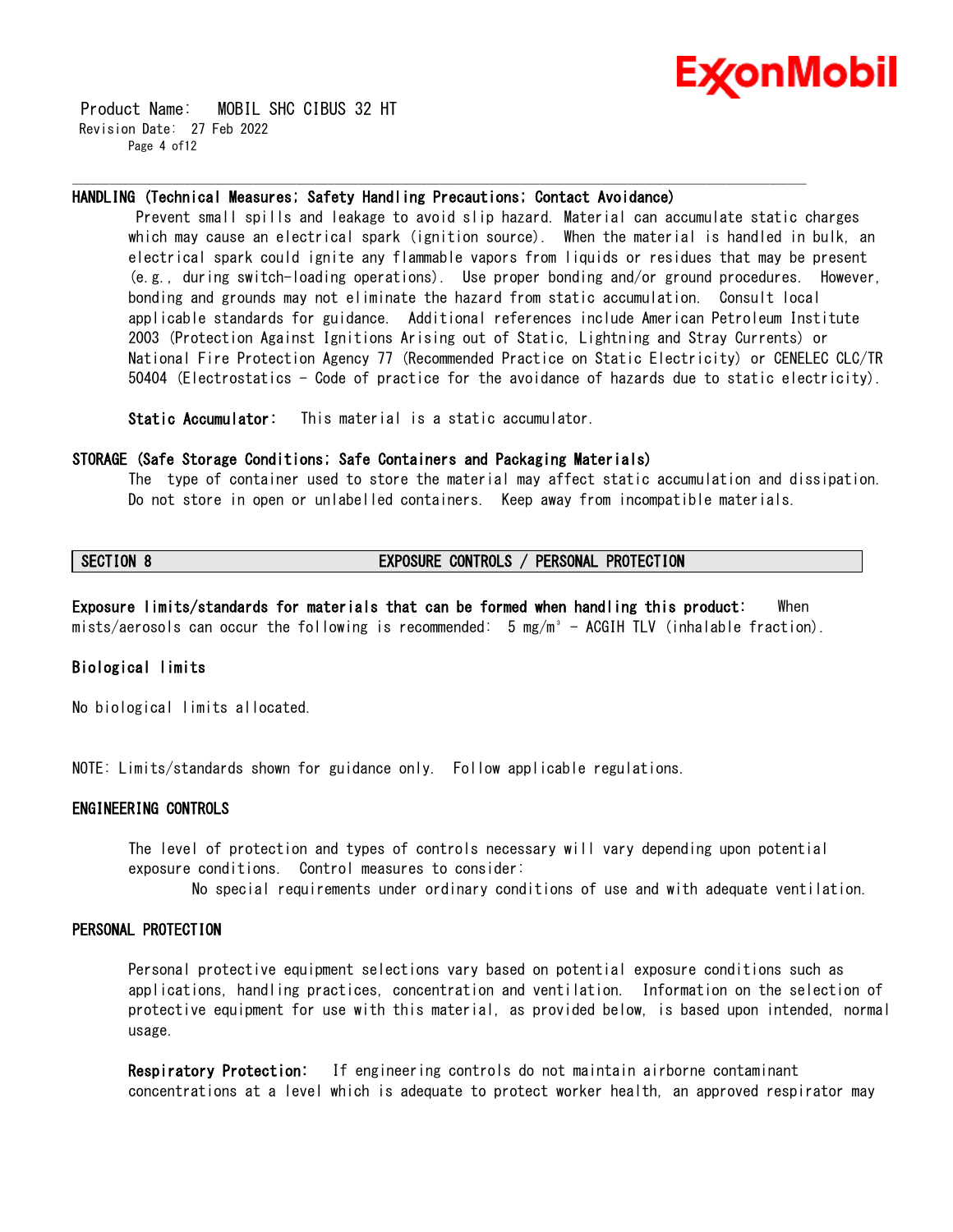

 Product Name: MOBIL SHC CIBUS 32 HT Revision Date: 27 Feb 2022 Page 5 of 12

> be appropriate. Respirator selection, use, and maintenance must be in accordance with regulatory requirements, if applicable. Types of respirators to be considered for this material include: No special requirements under ordinary conditions of use and with adequate ventilation. Particulate

\_\_\_\_\_\_\_\_\_\_\_\_\_\_\_\_\_\_\_\_\_\_\_\_\_\_\_\_\_\_\_\_\_\_\_\_\_\_\_\_\_\_\_\_\_\_\_\_\_\_\_\_\_\_\_\_\_\_\_\_\_\_\_\_\_\_\_\_\_\_\_\_\_\_\_\_\_\_\_\_\_\_\_\_\_\_\_\_\_\_\_\_\_\_\_\_\_\_\_\_\_\_\_\_\_\_\_\_\_\_\_\_\_\_\_\_\_\_

For high airborne concentrations, use an approved supplied-air respirator, operated in positive pressure mode. Supplied air respirators with an escape bottle may be appropriate when oxygen levels are inadequate, gas/vapor warning properties are poor, or if air purifying filter capacity/rating may be exceeded.

**Hand Protection:** Any specific glove information provided is based on published literature and glove manufacturer data. Glove suitability and breakthrough time will differ depending on the specific use conditions. Contact the glove manufacturer for specific advice on glove selection and breakthrough times for your use conditions. Inspect and replace worn or damaged gloves. The types of gloves to be considered for this material include:

No protection is ordinarily required under normal conditions of use. Nitrile,Viton

**Eye Protection:** If contact is likely, safety glasses with side shields are recommended.

**Skin and Body Protection:** Any specific clothing information provided is based on published literature or manufacturer data. The types of clothing to be considered for this material include:

No skin protection is ordinarily required under normal conditions of use. In accordance with good industrial hygiene practices, precautions should be taken to avoid skin contact.

**Specific Hygiene Measures:** Always observe good personal hygiene measures, such as washing after handling the material and before eating, drinking, and/or smoking. Routinely wash work clothing and protective equipment to remove contaminants. Discard contaminated clothing and footwear that cannot be cleaned. Practice good housekeeping.

#### **ENVIRONMENTAL CONTROLS**

Comply with applicable environmental regulations limiting discharge to air, water and soil. Protect the environment by applying appropriate control measures to prevent or limit emissions.

#### **SECTION 9 PHYSICAL AND CHEMICAL PROPERTIES**

**Note: Physical and chemical properties are provided for safety, health and environmental considerations only and may not fully represent product specifications. Contact the Supplier for additional information.**

**BASIC PHYSICAL AND CHEMICAL PROPERTIES Physical State:** Liquid **Color:** Pale Yellow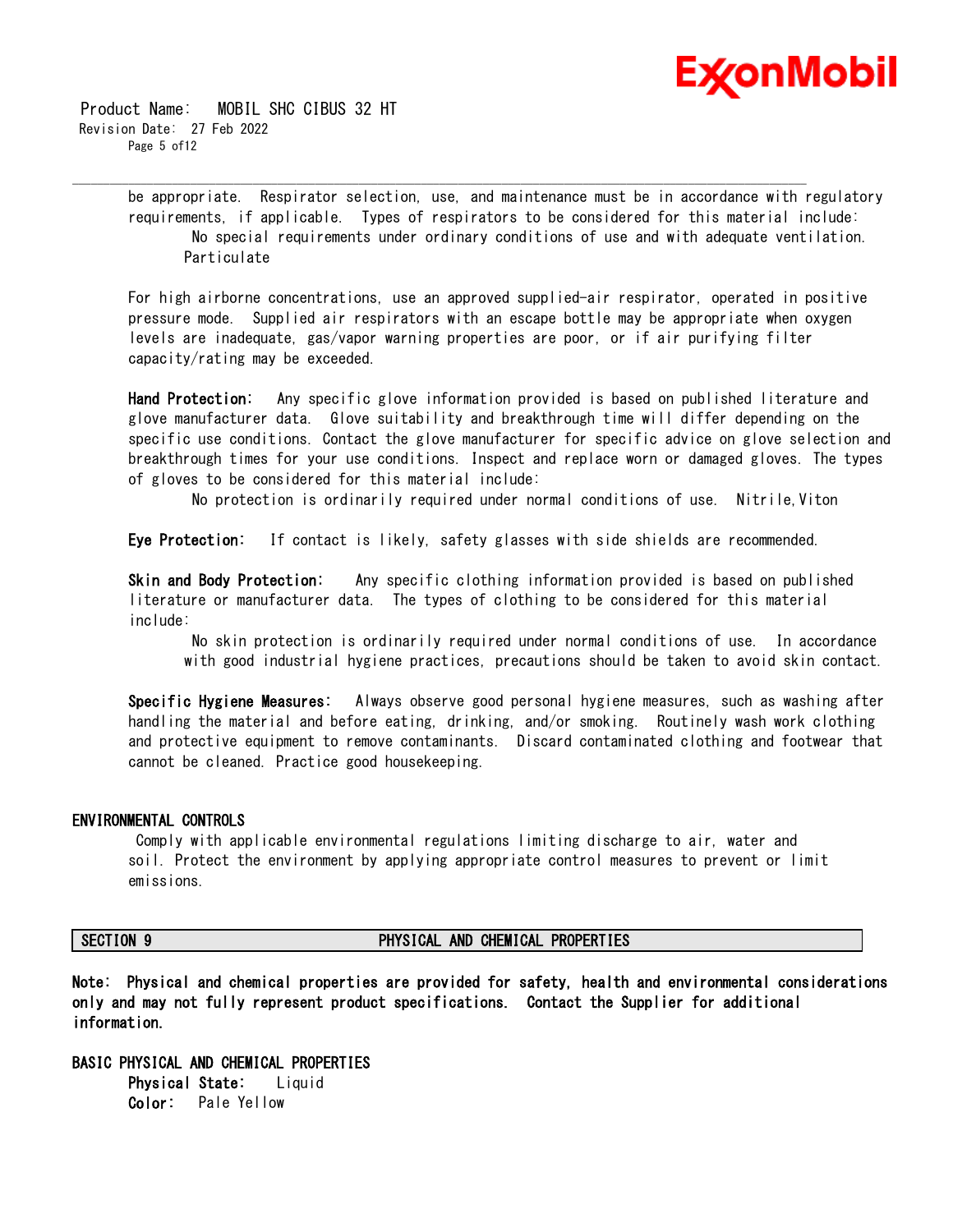

 Product Name: MOBIL SHC CIBUS 32 HT Revision Date: 27 Feb 2022 Page 6 of12

> **Odor:** Characteristic **Melting Point:** N/A **Freezing Point:** N/D **Initial Boiling Point / Range:** > 316°C (601°F) [Estimated] **Flammability:** Ignitable **Lower and Upper Explosion Limit/Flammability Limit:** LEL: 0.9 UEL: 7.0 **Flash Point [Method]:** >218°C (424°F) [ ASTM D-92] **Autoignition Temperature:** N/D **Decomposition Temperature:** N/D **pH:** N/A **Kinematic Viscosity:** 29.5 cSt (29.5 mm2/sec) at 40 °C | 5.6 cSt (5.6 mm2/sec) at 100°C [ASTM D 445] **Solubility in Water:** Negligible **Partition Coefficient: n-Octanol/water (log value):** > 3.5 [Estimated] **Vapor Pressure:** < 0.001 kPa (0.01 mm Hg) at 20 °C [Estimated] **Relative Density (at 15 °C):** 0.82 **Relative Vapor Density (Air = 1):** > 2 at 101 kPa [Estimated] **Particle Characteristics: Median Size:** N/A **Size Range:** N/A

\_\_\_\_\_\_\_\_\_\_\_\_\_\_\_\_\_\_\_\_\_\_\_\_\_\_\_\_\_\_\_\_\_\_\_\_\_\_\_\_\_\_\_\_\_\_\_\_\_\_\_\_\_\_\_\_\_\_\_\_\_\_\_\_\_\_\_\_\_\_\_\_\_\_\_\_\_\_\_\_\_\_\_\_\_\_\_\_\_\_\_\_\_\_\_\_\_\_\_\_\_\_\_\_\_\_\_\_\_\_\_\_\_\_\_\_\_\_

**OTHER INFORMATION**

**Pour Point:** -51°C (-60°F) **Evaporation Rate (n-butyl acetate = 1):** N/D **Oxidizing Properties:** See Hazards Identification Section.

### **SECTION 10 STABILITY AND REACTIVITY**

**REACTIVITY:** See sub-sections below.

**STABILITY:** Material is stable under normal conditions.

**CONDITIONS TO AVOID:** Excessive heat. High energy sources of ignition.

**MATERIALS TO AVOID:** Strong oxidizers

**HAZARDOUS DECOMPOSITION PRODUCTS:** Material does not decompose at ambient temperatures.

**POSSIBILITY OF HAZARDOUS REACTIONS:** Hazardous polymerization will not occur.

**SECTION 11 TOXICOLOGICAL INFORMATION**

**INFORMATION ON TOXICOLOGICAL EFFECTS**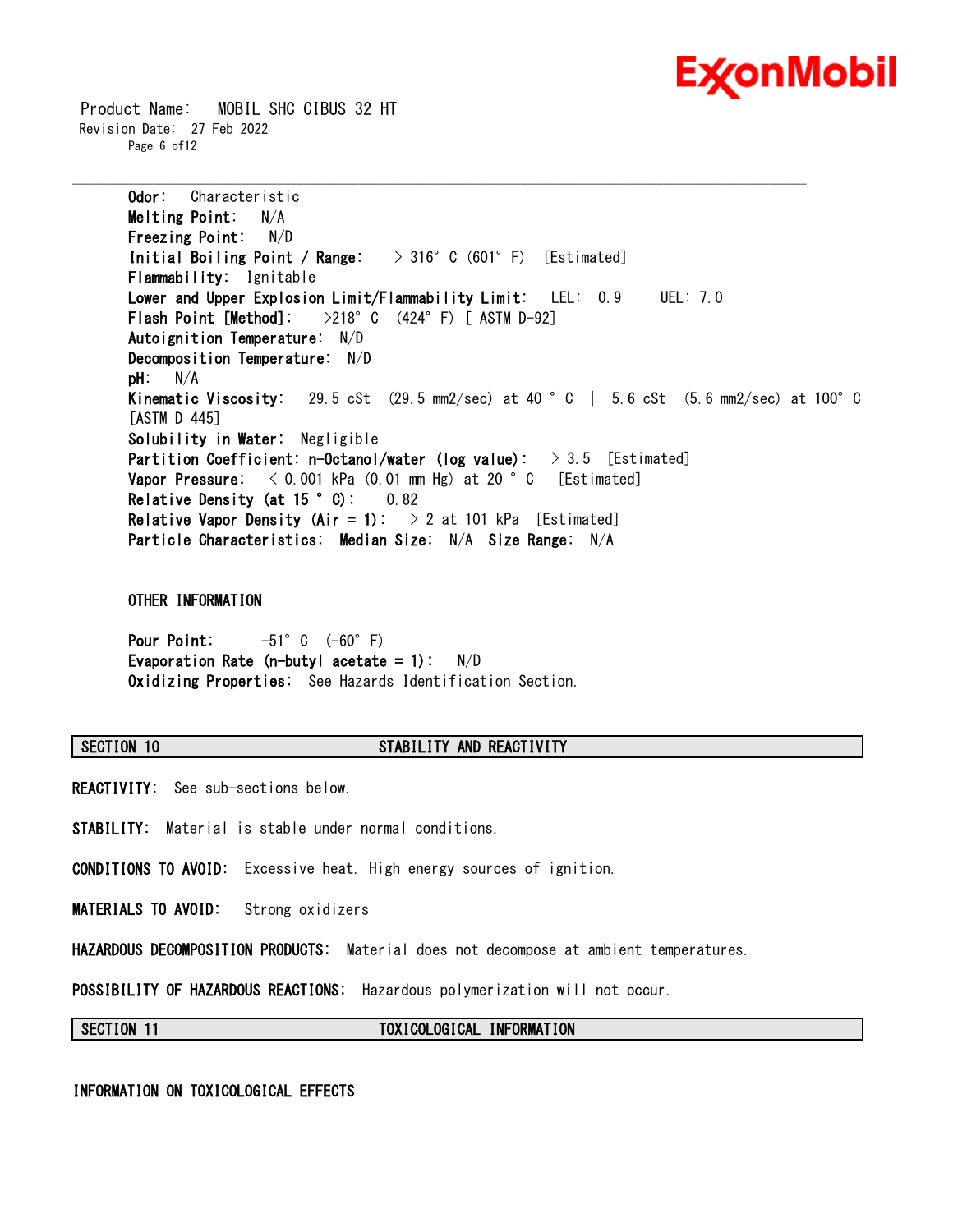

 Product Name: MOBIL SHC CIBUS 32 HT Revision Date: 27 Feb 2022 Page 7 of12

| Hazard Class                                                                | Conclusion / Remarks                                                                                                                                                       |  |  |
|-----------------------------------------------------------------------------|----------------------------------------------------------------------------------------------------------------------------------------------------------------------------|--|--|
| Inhalation                                                                  |                                                                                                                                                                            |  |  |
| Acute Toxicity: $(Rat)$ 4 hour (s) LC50 ><br>$5200 \text{ mg/m}3$ (Aerosol) | Minimally Toxic. Based on test data for structurally<br>similar materials. Test(s) equivalent or similar to OECD<br>Guideline 403                                          |  |  |
| Irritation: No end point data for<br>material.                              | Negligible hazard at ambient/normal handling temperatures.                                                                                                                 |  |  |
| Ingestion                                                                   |                                                                                                                                                                            |  |  |
| Acute Toxicity (Rat): $LD50 > 5000$ mg/kg                                   | Minimally Toxic. Based on test data for structurally<br>similar materials. Test(s) equivalent or similar to OECD<br>Guideline<br>401                                       |  |  |
| Skin                                                                        |                                                                                                                                                                            |  |  |
| Acute Toxicity (Rabbit): $LD50 > 2000$<br>mg/kg                             | Minimally Toxic. Based on test data for structurally<br>similar materials. Test(s) equivalent or similar to OECD<br>Guideline 402                                          |  |  |
| Skin Corrosion/Irritation (Rabbit):<br>Data available.                      | Negligible irritation to skin at ambient temperatures.<br>Based on test data for structurally similar materials.<br>Test(s) equivalent or similar to OECD Guideline<br>404 |  |  |
| Eye                                                                         |                                                                                                                                                                            |  |  |
| Serious Eye Damage/Irritation (Rabbit):<br>Data available.                  | May cause mild, short-lasting discomfort to eyes. Based on<br>test data for structurally similar materials. Test(s)<br>equivalent or similar to OECD Guideline 405         |  |  |
| Sensitization                                                               |                                                                                                                                                                            |  |  |
| Respiratory Sensitization: No end point<br>data for material.               | Not expected to be a respiratory sensitizer.                                                                                                                               |  |  |
| Skin Sensitization: Data available.                                         | Not expected to be a skin sensitizer. Based on test data<br>for structurally similar materials. Test(s) equivalent or<br>similar to OECD Guideline 406                     |  |  |
| Aspiration: Data available.                                                 | Not expected to be an aspiration hazard. Based on physico-<br>chemical properties of the material.                                                                         |  |  |
| Germ Cell Mutagenicity: Data available.                                     | Not expected to be a germ cell mutagen. Based on test data<br>for structurally similar materials. Test method<br>unavailable.                                              |  |  |
| Carcinogenicity: No end point data for<br>material.                         | Not expected to cause cancer.                                                                                                                                              |  |  |
| Reproductive Toxicity: Data available.                                      | Not expected to be a reproductive toxicant. Based on test<br>data for structurally similar materials. Test method<br>unavailable.                                          |  |  |
| Lactation: No end point data for<br>material.                               | Not expected to cause harm to breast-fed children.                                                                                                                         |  |  |
| Specific Target Organ Toxicity (STOT)                                       |                                                                                                                                                                            |  |  |
| Single Exposure: No end point data for<br>material.                         | Not expected to cause organ damage from a single exposure.                                                                                                                 |  |  |
| Repeated Exposure: Data available.                                          | Not expected to cause organ damage from prolonged or<br>repeated exposure. Based on test data for structurally<br>similar materials. Test method unavailable.              |  |  |

\_\_\_\_\_\_\_\_\_\_\_\_\_\_\_\_\_\_\_\_\_\_\_\_\_\_\_\_\_\_\_\_\_\_\_\_\_\_\_\_\_\_\_\_\_\_\_\_\_\_\_\_\_\_\_\_\_\_\_\_\_\_\_\_\_\_\_\_\_\_\_\_\_\_\_\_\_\_\_\_\_\_\_\_\_\_\_\_\_\_\_\_\_\_\_\_\_\_\_\_\_\_\_\_\_\_\_\_\_\_\_\_\_\_\_\_\_\_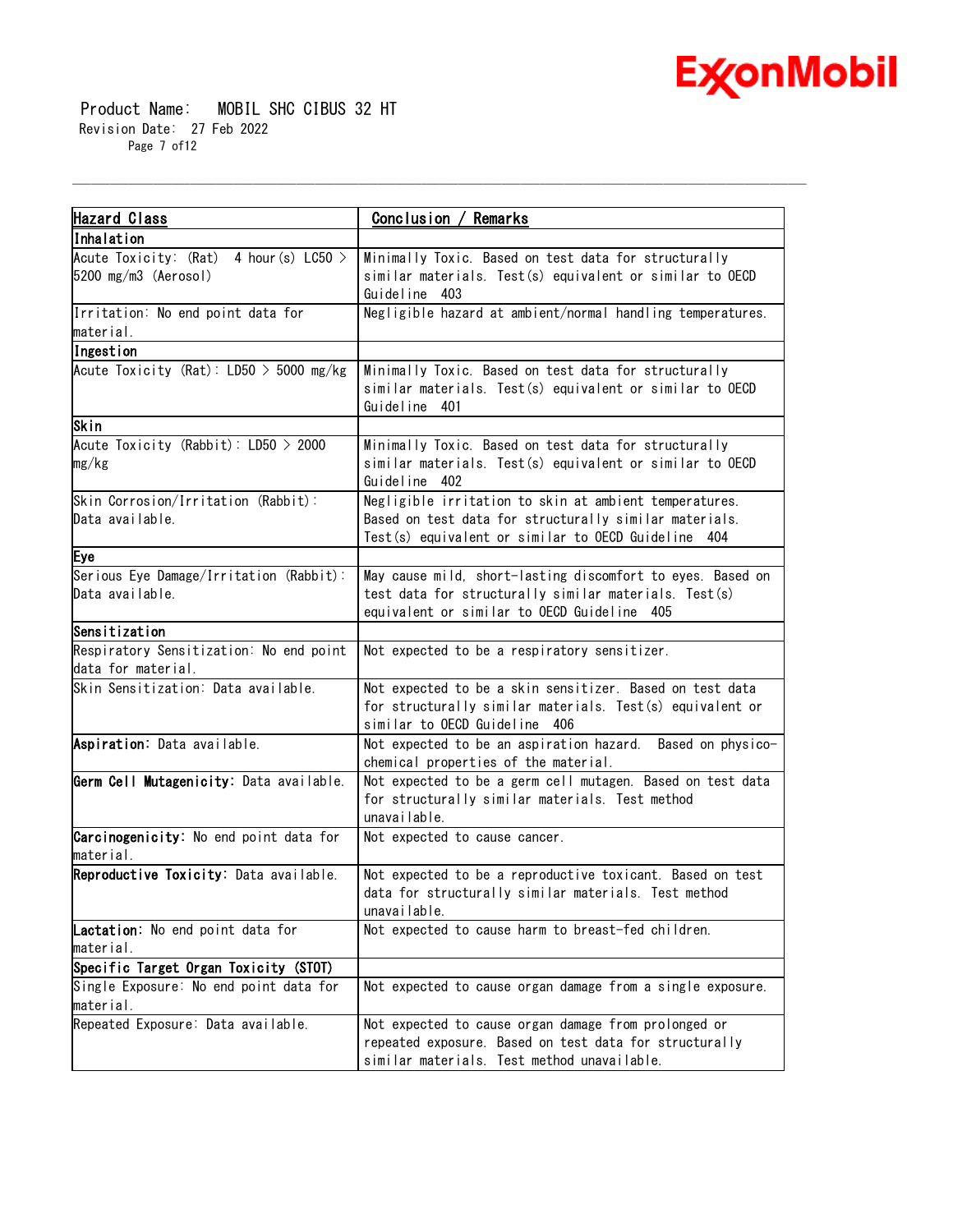

 Product Name: MOBIL SHC CIBUS 32 HT Revision Date: 27 Feb 2022 Page 8 of12

#### **OTHER INFORMATION**

#### **Contains:**

Synthetic base oils: Not expected to cause significant health effects under conditions of normal use, based on laboratory studies with the same or similar materials. Not mutagenic or genotoxic. Not sensitizing in test animals and humans.

\_\_\_\_\_\_\_\_\_\_\_\_\_\_\_\_\_\_\_\_\_\_\_\_\_\_\_\_\_\_\_\_\_\_\_\_\_\_\_\_\_\_\_\_\_\_\_\_\_\_\_\_\_\_\_\_\_\_\_\_\_\_\_\_\_\_\_\_\_\_\_\_\_\_\_\_\_\_\_\_\_\_\_\_\_\_\_\_\_\_\_\_\_\_\_\_\_\_\_\_\_\_\_\_\_\_\_\_\_\_\_\_\_\_\_\_\_\_

See Section 16 for a description of sources for reference data.

### **IARC Classification:**

**The following ingredients are cited on the lists below:** None.

|              | -REGULATORY LISTS SEARCHED- |               |
|--------------|-----------------------------|---------------|
| $1 = IARC 1$ | $2 = IARC 2A$               | $3 = IARC 2B$ |

### **SECTION 12 ECOLOGICAL INFORMATION**

The information given is based on data for the material, components of the material, or for similar materials, through the application of bridging principals.

#### **ECOTOXICITY**

Material -- Not expected to be harmful to aquatic organisms.

#### **MOBILITY**

Material -- Low solubility and floats and is expected to migrate from water to the land. Expected to partition to sediment and wastewater solids.

**PERSISTENCE AND DEGRADABILITY** Not determined.

#### **BIOACCUMULATIVE POTENTIAL** Not determined.

#### **Hazard to the Ozone Layer**

Not Applicable

See Section 16 for a description of sources for reference data.

#### **SECTION 13 DISPOSAL CONSIDERATIONS**

**Information on Safe and Environmentally Desirable Disposal or Recycling of Chemicals, Contaminated Containers and Packaging**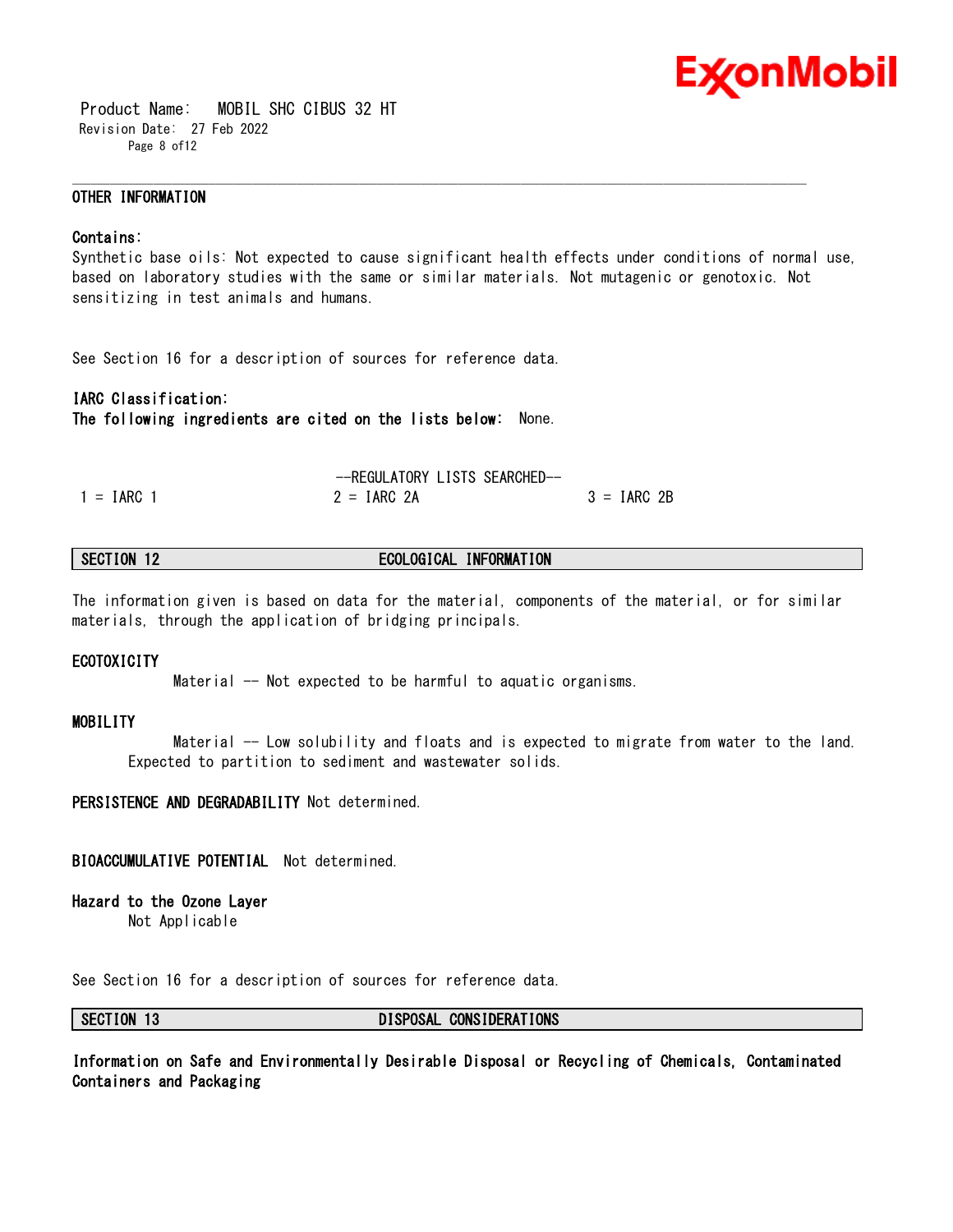

 Product Name: MOBIL SHC CIBUS 32 HT Revision Date: 27 Feb 2022 Page 9 of12

#### **DISPOSAL METHODS**

Disposal recommendations based on material as supplied. Disposal must be in accordance with current applicable laws and regulations, and material characteristics at time of disposal.

\_\_\_\_\_\_\_\_\_\_\_\_\_\_\_\_\_\_\_\_\_\_\_\_\_\_\_\_\_\_\_\_\_\_\_\_\_\_\_\_\_\_\_\_\_\_\_\_\_\_\_\_\_\_\_\_\_\_\_\_\_\_\_\_\_\_\_\_\_\_\_\_\_\_\_\_\_\_\_\_\_\_\_\_\_\_\_\_\_\_\_\_\_\_\_\_\_\_\_\_\_\_\_\_\_\_\_\_\_\_\_\_\_\_\_\_\_\_

#### **DISPOSAL RECOMMENDATIONS**

Product is suitable for burning in an enclosed controlled burner for fuel value or disposal by supervised incineration at very high temperatures to prevent formation of undesirable combustion products. Protect the environment. Dispose of used oil at designated sites. Minimize skin contact. Do not mix used oils with solvents, brake fluids or coolants.

**Empty Container Warning** Empty Container Warning (where applicable): Empty containers may contain residue and can be dangerous. Do not attempt to refill or clean containers without proper instructions. Empty drums should be completely drained and safely stored until appropriately reconditioned or disposed. Empty containers should be taken for recycling, recovery, or disposal through suitably qualified or licensed contractor and in accordance with governmental regulations. DO NOT PRESSURISE, CUT, WELD, BRAZE, SOLDER, DRILL, GRIND, OR EXPOSE SUCH CONTAINERS TO HEAT, FLAME, SPARKS, STATIC ELECTRICITY, OR OTHER SOURCES OF IGNITION. THEY MAY EXPLODE AND CAUSE INJURY OR DEATH.

#### **SECTION 14 TRANSPORT INFORMATION**

#### **LAND - Precautionary Transportation Measures & Conditions:**

Do not co-load together with dangerous substances categorized in Fire Cat. 1 and/or 6, and/or High Pressure Gases.

- NOTE: Comply with applicable laws and regulations.
- **SEA (IMDG):** Not Regulated for Sea Transport according to IMDG-Code

**Marine Pollutant:** No

**AIR (IATA):** Not Regulated for Air Transport

#### **SECTION 15 REGULATORY INFORMATION**

This material is not considered hazardous according to the Classification of Chemicals based on Globally Harmonized System of Classification and Labelling of Chemicals (GHS) (JIS Z 7252–2019).

### **REGULATORY STATUS AND APPLICABLE LAWS AND REGULATIONS**

**Listed or exempt from listing/notification on the following chemical inventories :** AIIC, DSL,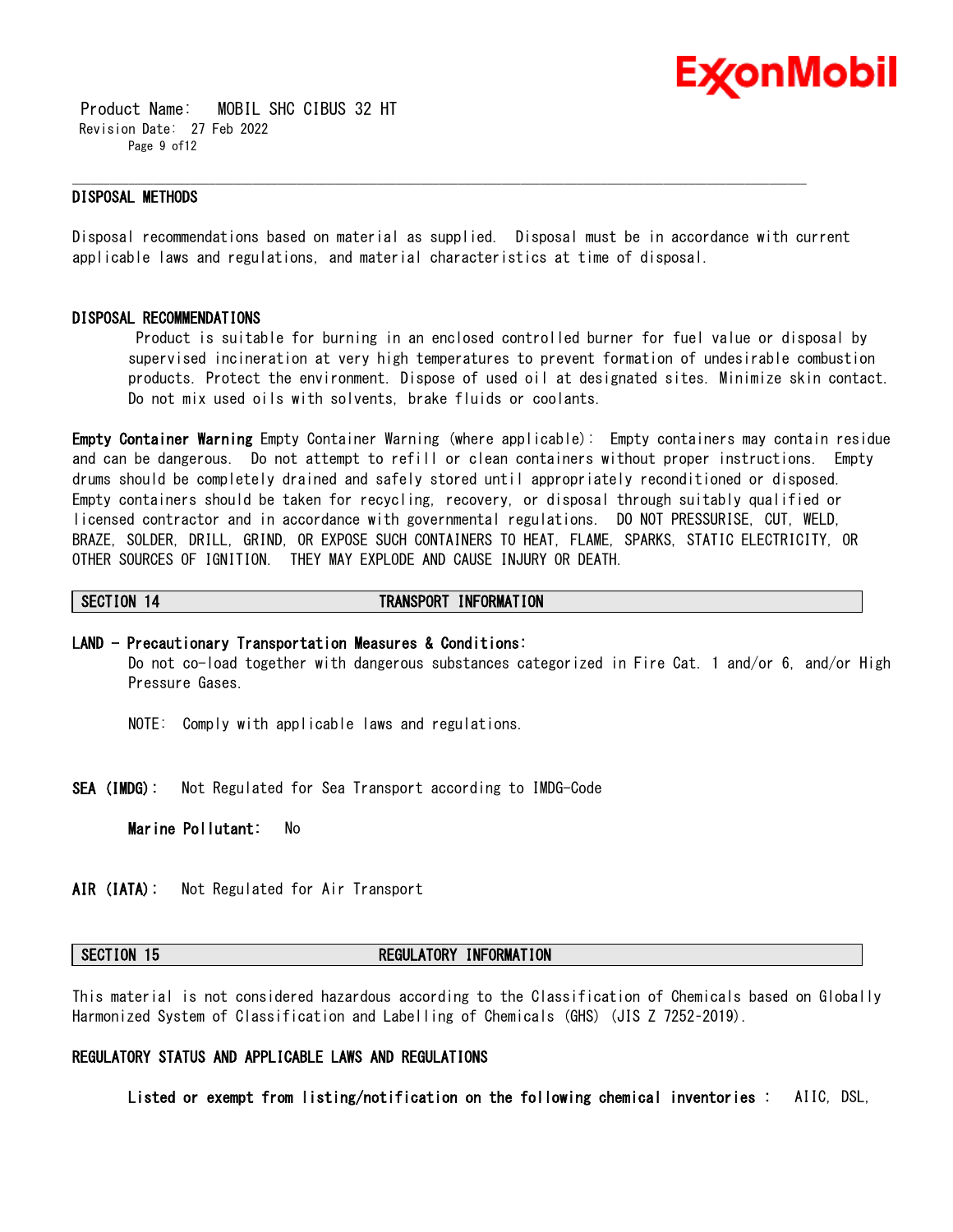

 Product Name: MOBIL SHC CIBUS 32 HT Revision Date: 27 Feb 2022 Page 10 of12

ENCS, IECSC, ISHL, KECI, PICCS, TCSI, TSCA

#### **National Laws and Regulations:**

Chemical Substances Control Law: Existing Chemicals

Fire Service Law: Category 4, Flammable Liquids, Class III (#4 Petroleum) Maritime Pollution Prevention Law: Regulated Mariners Labour Safety and Health Regulation: Regulated Poisonous and Deleterious Substances Control Law (PDSCL): Not Regulated Pollutant Release and Transfer Register (PRTR): Not Regulated Sewage Water Law: Mineral oil (5mg/l max.) Waste Treatment Law : Controlled Industrial Waste Water Pollution Control Law: Effluent Regulation (5mg/l max.)

\_\_\_\_\_\_\_\_\_\_\_\_\_\_\_\_\_\_\_\_\_\_\_\_\_\_\_\_\_\_\_\_\_\_\_\_\_\_\_\_\_\_\_\_\_\_\_\_\_\_\_\_\_\_\_\_\_\_\_\_\_\_\_\_\_\_\_\_\_\_\_\_\_\_\_\_\_\_\_\_\_\_\_\_\_\_\_\_\_\_\_\_\_\_\_\_\_\_\_\_\_\_\_\_\_\_\_\_\_\_\_\_\_\_\_\_\_\_

#### **JAPANESE COMPOSITION INFORMATION**

**Industrial Safety and Health Law: Article 57, Chemical substances to be labelled:** None.

**Industrial Safety and Health Law: Article 57-2, Chemical substances to be notified:** None.

**ISHL Enforcement Order, Table 3-1, Manufacturing Permit Chemical Substances:** None.

**PRTR Class 1 Designated Chemical Substances:** None.

**PRTR Class 2 Designated Chemical Substances:** None.

**PDSCL Chemical Substances:** None.

#### **SECTION 16 OTHER INFORMATION**

**SOURCE OF REFERENCE MATERIAL:** Sources of information used in preparing this SDS included one or more of the following: results from in house or supplier toxicology studies, CONCAWE Product Dossiers, publications from other trade associations, such as the EU Hydrocarbon Solvents REACH Consortium, U.S. HPV Program Robust Summaries, the EU IUCLID Data Base, U.S. NTP publications, and other sources, as appropriate.

### **N/D = Not determined, N/A = Not applicable**

THIS SAFETY DATA SHEET CONTAINS THE FOLLOWING REVISIONS: Section 01: Company Mailing Address information was deleted. Section 01: Company Mailing Address information was modified. Section 01: Product Description information was modified. Section 09: Decomposition Temp C(F) information was added.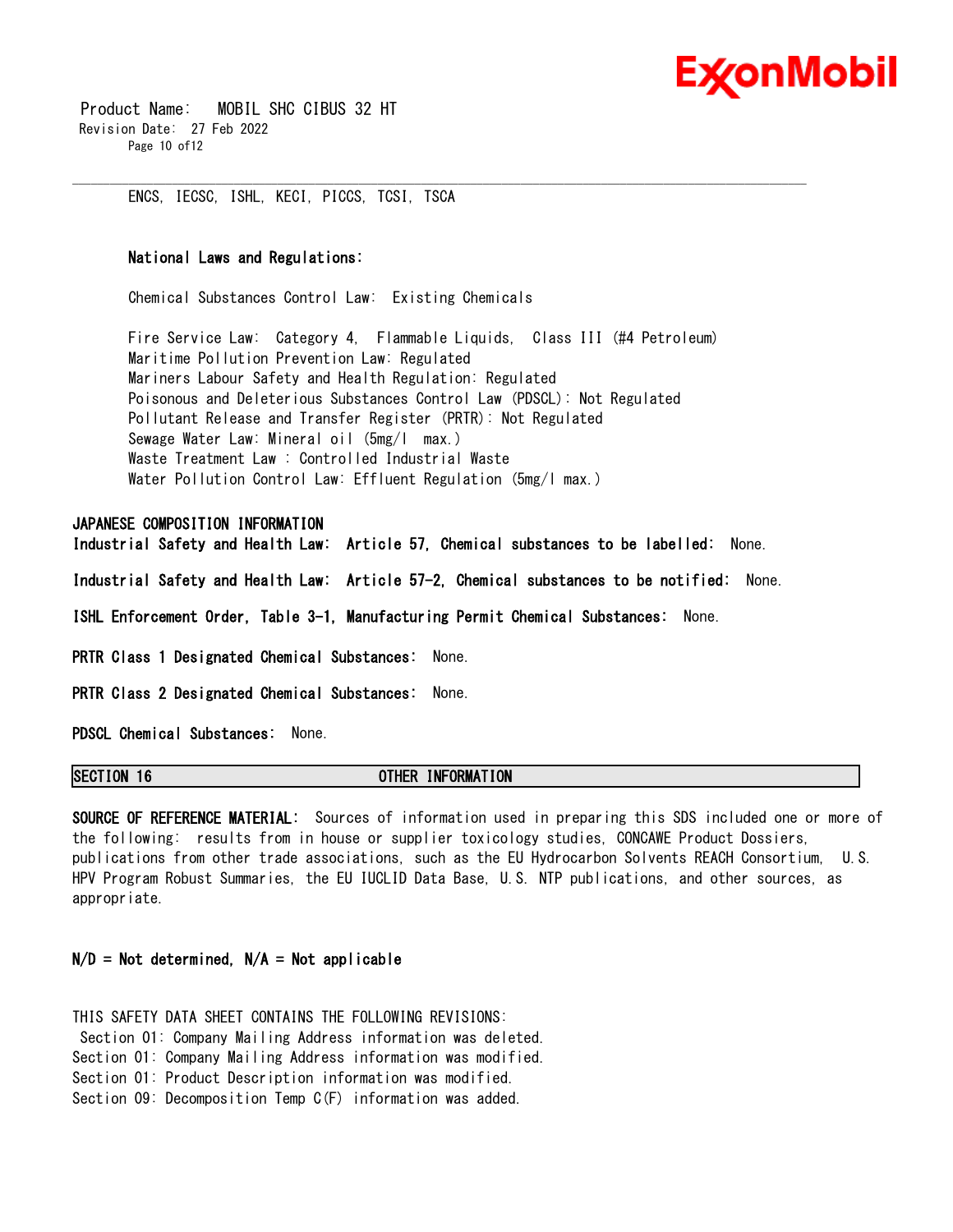## Ex⁄onMobil

 Product Name: MOBIL SHC CIBUS 32 HT Revision Date: 27 Feb 2022 Page 11 of 12

Section 09: Decomposition Temp C(F) information was deleted. Section 09: Flammability (Solid, Gas) information was deleted. Section 09: Flammability information was added. Section 09: Flammable Limits - LEL information was added. Section 09: Flammable Limits - UEL information was added. Section 09: Particle Characteristics information was added. Section 09: Particle Range information was added. Section 09: Physical State information was deleted. Section 09: Vapor Pressure information was added. Section 10: Reactivity information was added. Section 11: Aspiration Conclusion information was added. Section 11: Aspiration Test Data information was added. Section 11: Carcinogen Conclusion information was added. Section 11: Carcinogen Test Data information was added. Section 11: Dermal Irritation Test Comment information was modified. Section 11: Dermal Irritation Test Data information was added. Section 11: Dermal Irritation Test Data information was deleted. Section 11: Dermal Lethality Test Comment information was modified. Section 11: Dermal Lethality Test Data information was added. Section 11: Dermal Lethality Test Data information was deleted. Section 11: Dermal Lethality Test Guideline information was added. Section 11: Eye Irritation Test Comment information was modified. Section 11: Eye Irritation Test Data information was added. Section 11: Eye Irritation Test Data information was deleted. Section 11: Eye Irritation Test Guideline information was added. Section 11: Inhalation Lethality Test Comment information was modified. Section 11: Inhalation Lethality Test Data information was added. Section 11: Inhalation Lethality Test Data information was deleted. Section 11: Inhalation Lethality Test Guideline information was added. Section 11: Lactation Conclusion information was added. Section 11: Lactation Test Data information was added. Section 11: Mutagen Conclusion information was added. Section 11: Mutagen Test Comment information was added. Section 11: Mutagen Test Data information was added. Section 11: Mutagen Test Guideline information was added. Section 11: Oral Lethality Test Comment information was modified. Section 11: Oral Lethality Test Data information was added. Section 11: Oral Lethality Test Data information was deleted. Section 11: Oral Lethality Test Guideline information was added. Section 11: Other Health Effects information was added. Section 11: Reproductive Conclusion information was added. Section 11: Reproductive Test Comment information was added. Section 11: Reproductive Test Data information was added. Section 11: Reproductive Test Guideline information was added. Section 11: Respiratory Sensitization Conclusion information was added. Section 11: Respiratory Sensitization Test Data information was added.

\_\_\_\_\_\_\_\_\_\_\_\_\_\_\_\_\_\_\_\_\_\_\_\_\_\_\_\_\_\_\_\_\_\_\_\_\_\_\_\_\_\_\_\_\_\_\_\_\_\_\_\_\_\_\_\_\_\_\_\_\_\_\_\_\_\_\_\_\_\_\_\_\_\_\_\_\_\_\_\_\_\_\_\_\_\_\_\_\_\_\_\_\_\_\_\_\_\_\_\_\_\_\_\_\_\_\_\_\_\_\_\_\_\_\_\_\_\_